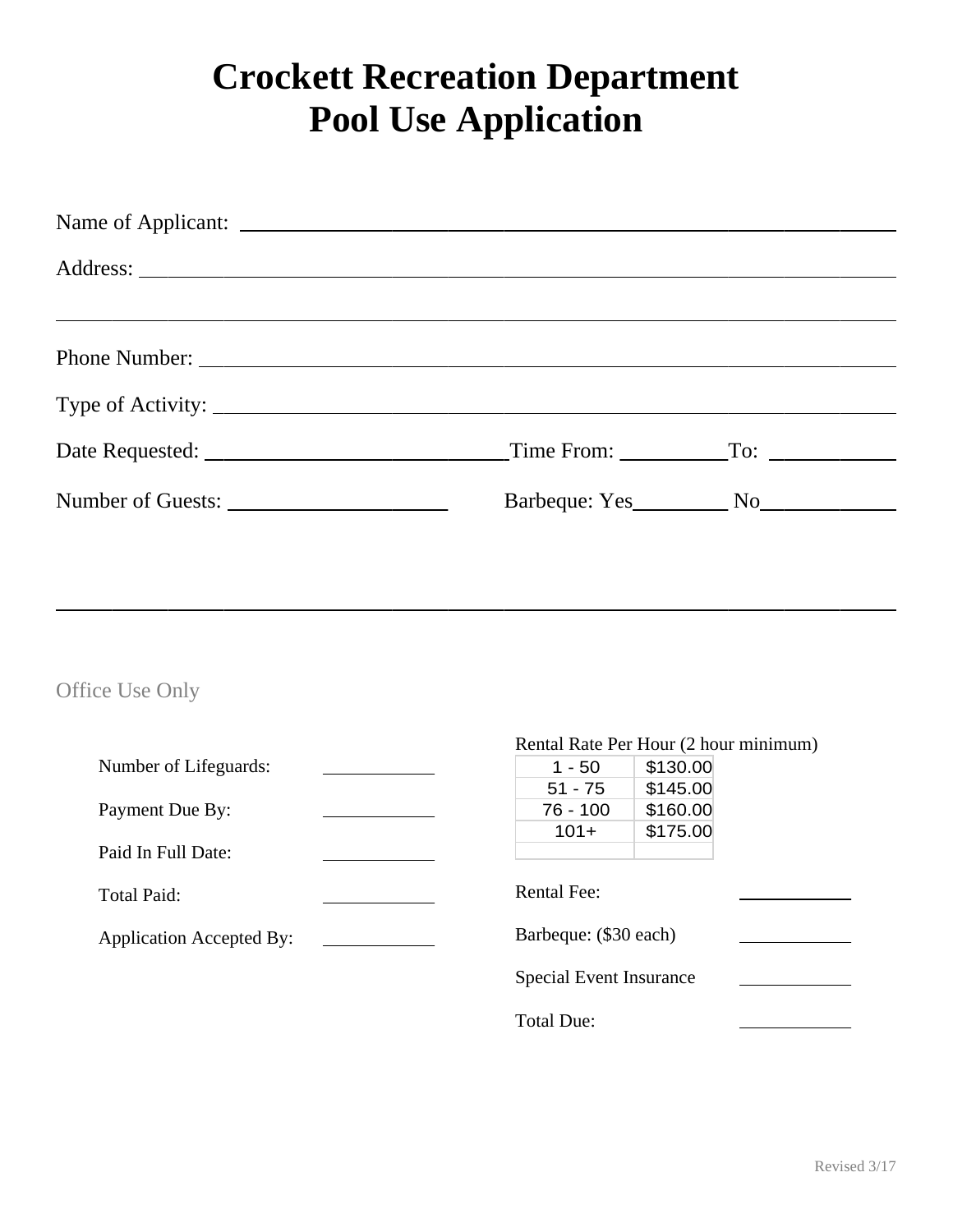# **Crockett Swimming Pool Rules**

Initial Each Rule

| $\overline{1}$ .                                                                                                                                                                                                                                                                                                    |     | RUNNING, ROUGH PLAY OR PROFANITIES NOT PERMITTED                                                                                                                                                                                                                 |
|---------------------------------------------------------------------------------------------------------------------------------------------------------------------------------------------------------------------------------------------------------------------------------------------------------------------|-----|------------------------------------------------------------------------------------------------------------------------------------------------------------------------------------------------------------------------------------------------------------------|
| $\overline{2}$ .                                                                                                                                                                                                                                                                                                    |     | PATRONS MUST TAKE A SHOWER BEFORE ENTERING POOL                                                                                                                                                                                                                  |
| $\overline{3}$ .                                                                                                                                                                                                                                                                                                    |     | PERSONS WITH ANY TYPE OF CONTAGIOUS DISEASE SKIN<br>RASH, OPEN SORES OR WOUNDS ARE NOT PERMITTED                                                                                                                                                                 |
|                                                                                                                                                                                                                                                                                                                     | 4.  | ALL OIL, GREASE, OR FOREIGN SUBSTANCE MUST BE<br>REMOVED BEFORE ENTERING POOL                                                                                                                                                                                    |
|                                                                                                                                                                                                                                                                                                                     | 5.  | NO SMOKING ALLOWED ON POOL DECK OR POOL BUILDING                                                                                                                                                                                                                 |
| $\overline{6}$ .                                                                                                                                                                                                                                                                                                    |     | NO GLASS OR SUNFLOWER SEEDS ALLOWED IN POOL AREA                                                                                                                                                                                                                 |
| $\frac{1}{2}$ $\frac{1}{2}$ $\frac{1}{2}$ $\frac{1}{2}$ $\frac{1}{2}$ $\frac{1}{2}$ $\frac{1}{2}$ $\frac{1}{2}$ $\frac{1}{2}$ $\frac{1}{2}$ $\frac{1}{2}$ $\frac{1}{2}$ $\frac{1}{2}$ $\frac{1}{2}$ $\frac{1}{2}$ $\frac{1}{2}$ $\frac{1}{2}$ $\frac{1}{2}$ $\frac{1}{2}$ $\frac{1}{2}$ $\frac{1}{2}$ $\frac{1}{2}$ |     | PERSONS UNDER THE INFLUENCE OF ALCOHOL OR DRUGS<br>ARE NOT ALLOWED ON THE PREMISES                                                                                                                                                                               |
| 8.                                                                                                                                                                                                                                                                                                                  |     | ALCOHOLIC BEVERAGES ARE NOT PERMITTED.                                                                                                                                                                                                                           |
|                                                                                                                                                                                                                                                                                                                     | 9.  | PATRONS USED DIVING FACILITY AT THEIR OWN RISK                                                                                                                                                                                                                   |
|                                                                                                                                                                                                                                                                                                                     | 10. | <b>CROCKETT RECREATION DEPARTMENT IS NOT RESPONSIBLE</b><br>FOR LOST OR STOLEN ARTICLES.                                                                                                                                                                         |
|                                                                                                                                                                                                                                                                                                                     |     | 11. MUSIC IS PERMITTED. HOWEVER, THE VOLUME MAY NOT BE<br>AT A LEVEL THAT DISTURBS THE QUIET ENJOYMENT OF THE<br>SURROUNDING NEIGHBORHOOD.                                                                                                                       |
|                                                                                                                                                                                                                                                                                                                     | 12. | IF THE POOL RECEIVES ANY COMPLAINTS ABOUT THE<br>VOLUME LEVEL OF THE MUSIC, THE VOLUME MUST BE<br>TURNED DOWN. IF A SECOND COMPLAINT IS RECEIVED, THE<br>MUSIC MUST BE TURNED OFF. FAILURE TO TURN OFF THE<br>MUSIC WILL RESULT IN THE CANCELLATION OF THE PARTY |